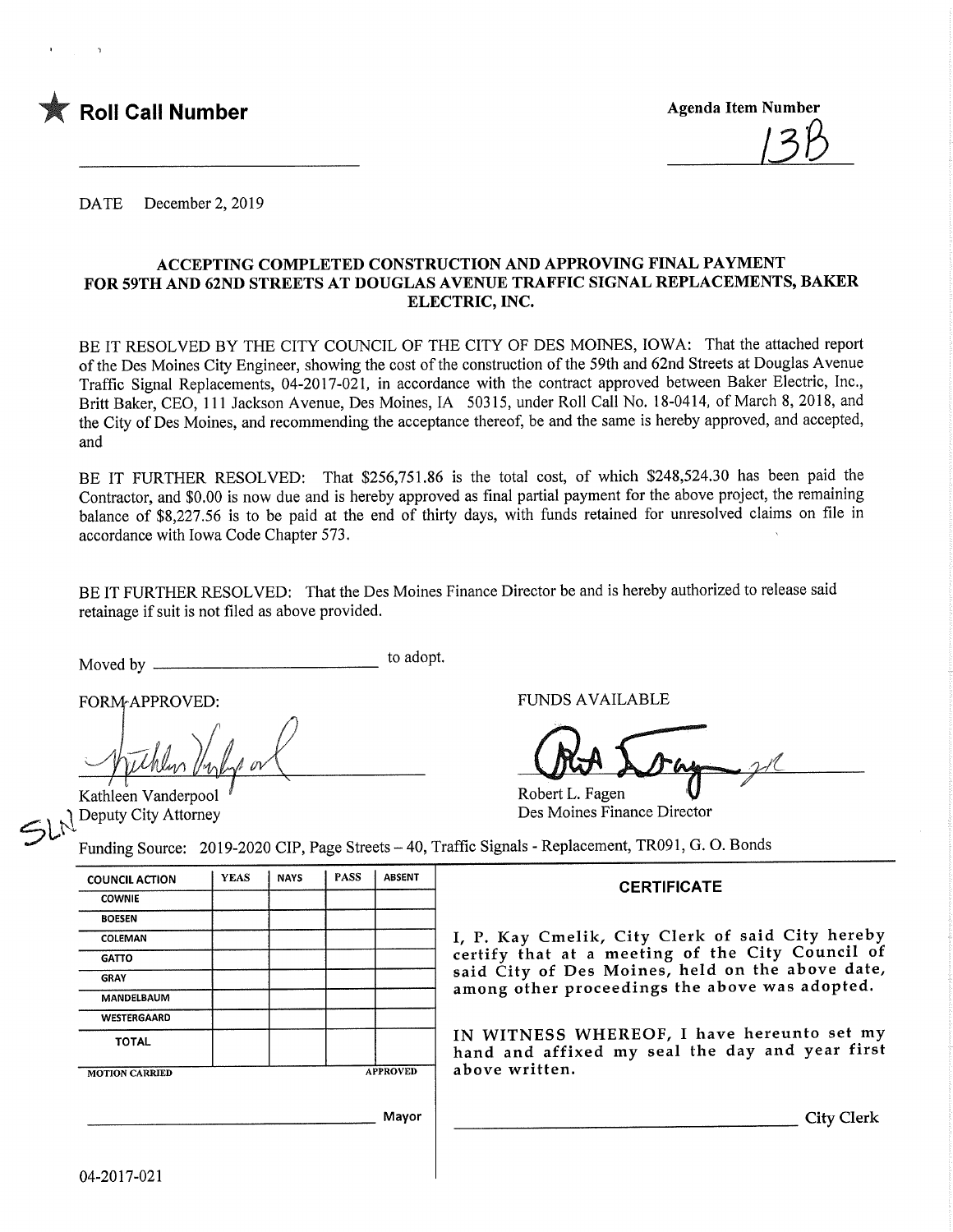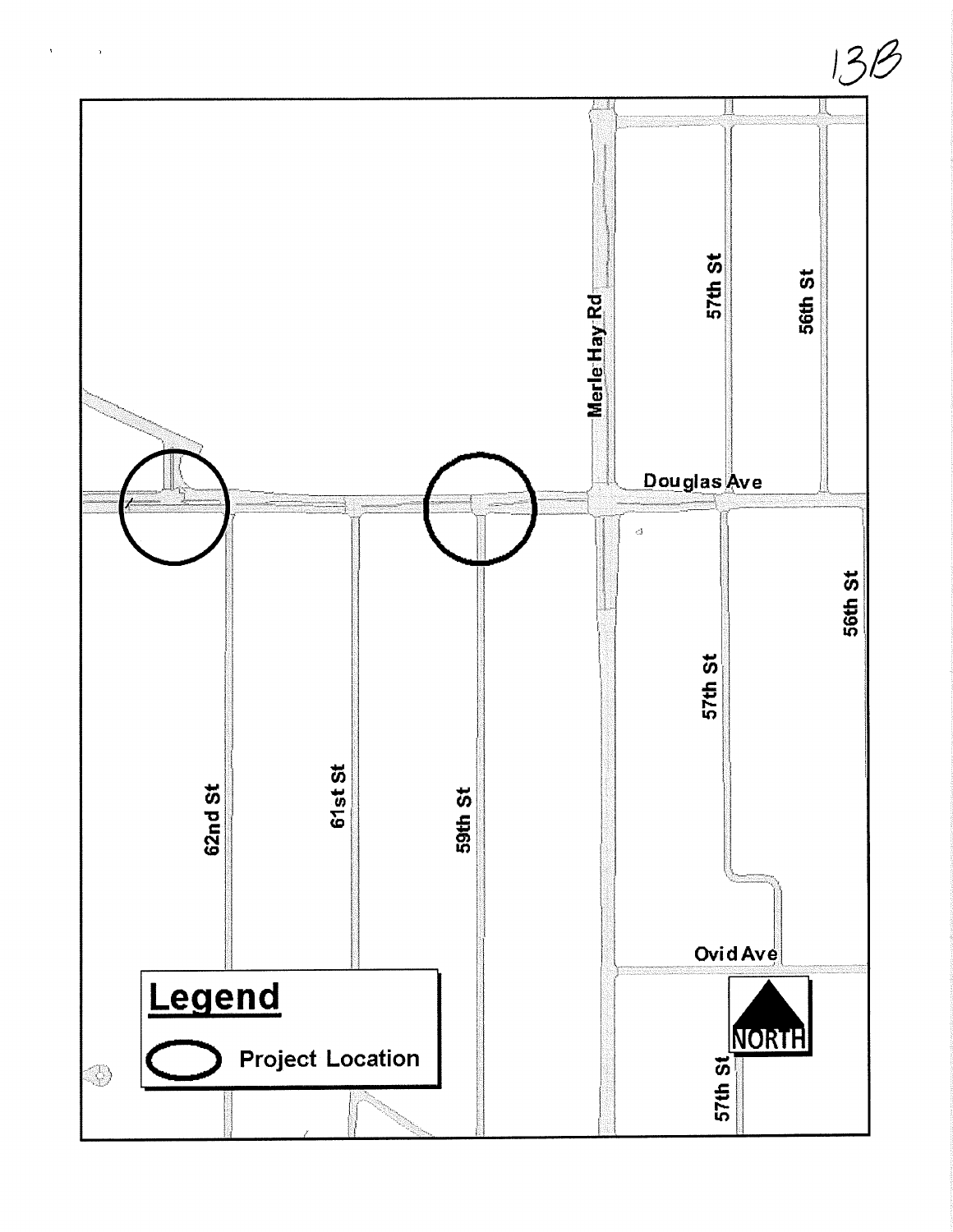#### ENGINEERING DEPARTMENT CITY OF DES MOINE& IOWA



# PROJECT SUMMARY

# 59th and 62nd Streets at Douglas Avenue Traffic Signal Replacements

# Activity ID 04-2017-021

On March 8, 2018, under Roll Call No. 18-0414, the Council awarded the contract for the above improvements to Baker Electric, Inc., in the amount of \$251,667.58. Tabulated below is a history of project change orders.

| \$1,834.20   |
|--------------|
|              |
| \$2,200.00   |
|              |
| \$3,248.50   |
|              |
| \$(2,198.42) |
|              |
| \$251,667.58 |
| \$5,084.28   |
| 2.02%        |
| \$256,751.86 |
|              |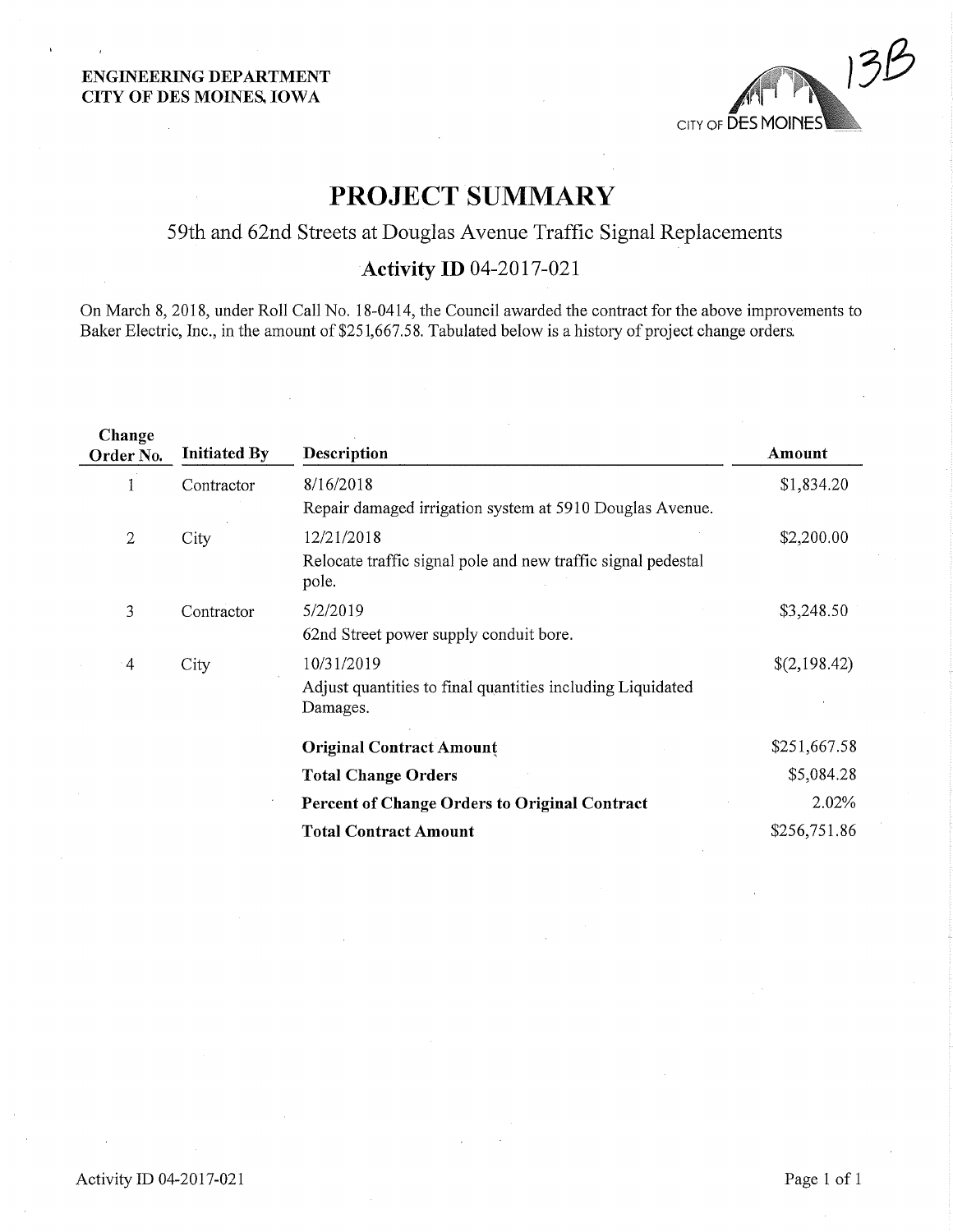December 2, 2019



#### AGENDA HEADING:

Accepting completed construction and approving final payment for the 59th and 62nd Streets at Douglas Avenue Traffic Signal Replacements, Baker Electric, Inc.

#### SYNOPSIS:

Approve the Engineer's Certification of Completion, accept construction of said improvement, and authorize final payment to the contractor.

#### FISCAL IMPACT:

Amount: \$256,751.86 As-Built Contract Cost

Funding Source: 2019-2020 CIP, Page Streets - 40, Traffic Signals - Replacement, TR091, G. O. Bonds

#### CERTIFICATION OF COMPLETION:

On March 8, 2018, under Roll Call No. 18-0414, the City Council awarded a contract to Baker Electric, Inc., Britt Baker, CEO, 111 Jackson Avenue, Des Moines, IA 50315 for the construction of the following improvement:

59th and 62nd Streets at Douglas Avenue Traffic Signal Replacements, 04-2017-021

The improvements include the replacement of traffic signals, fiber network, sidewalk ramps, new vehicle loop detectors, and other incidental items; all in accordance with the contract documents, including Plan File Nos, 591-001/022, located at the intersections of 59th Street and Douglas Avenue and 62nd Street and Douglas Avenue, Des Moines, Iowa

I hereby certify that the construction of said 59th and 62nd Streets at Douglas Avenue Traffic Signal Replacements, Activity ID 04-2017-021, has been completed in substantial compliance with the terms of said contract, and I hereby recommend that the work be accepted. The work commenced on June 12, 2018, and was completed on November 18,2019.

I further certify that \$256,751.86 is the total cost of said improvement, of which \$248,524.30 has been paid the Contractor and \$0.00 is now due and is hereby approved as final partial payment for the above project, the remaining balance of \$8,227.56 is to be paid at the end of thirty days, with funds retained for unresolved claims on file in accordance with Iowa Code Chapter 573. The amount of completed work is shown on the attached Estimate of Construction Completed.

Stever 27 Ver Ro

Steven L. Naber, P.E. Des Moines City Engineer